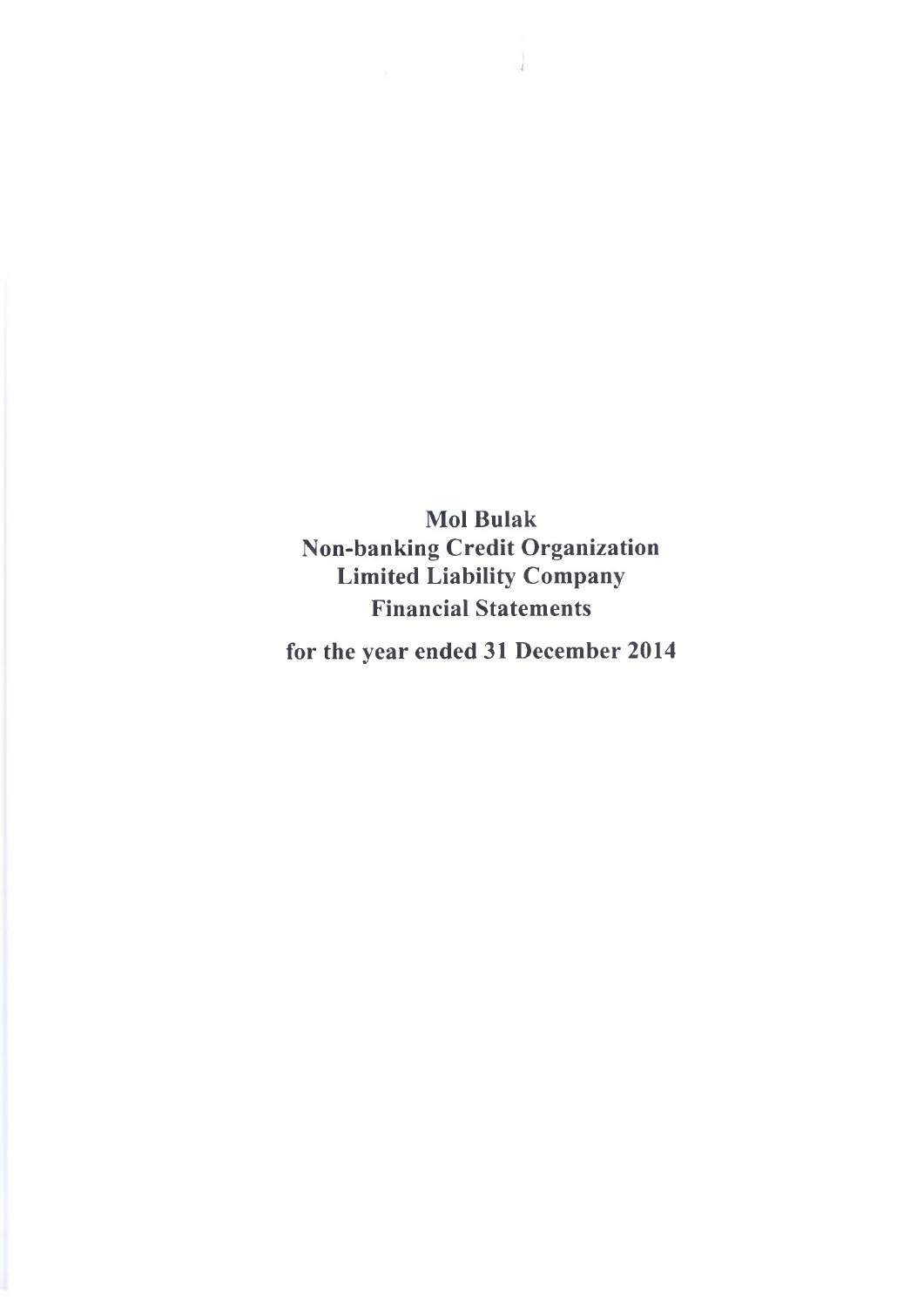# Contents

| 2  |  |
|----|--|
| 3  |  |
| 4  |  |
| 5  |  |
| 6  |  |
|    |  |
| 8  |  |
| 9  |  |
| 10 |  |
| 11 |  |
| 12 |  |
| 13 |  |
| 14 |  |
| 15 |  |
| 16 |  |
| 17 |  |
| 18 |  |
| 19 |  |
| 20 |  |
| 21 |  |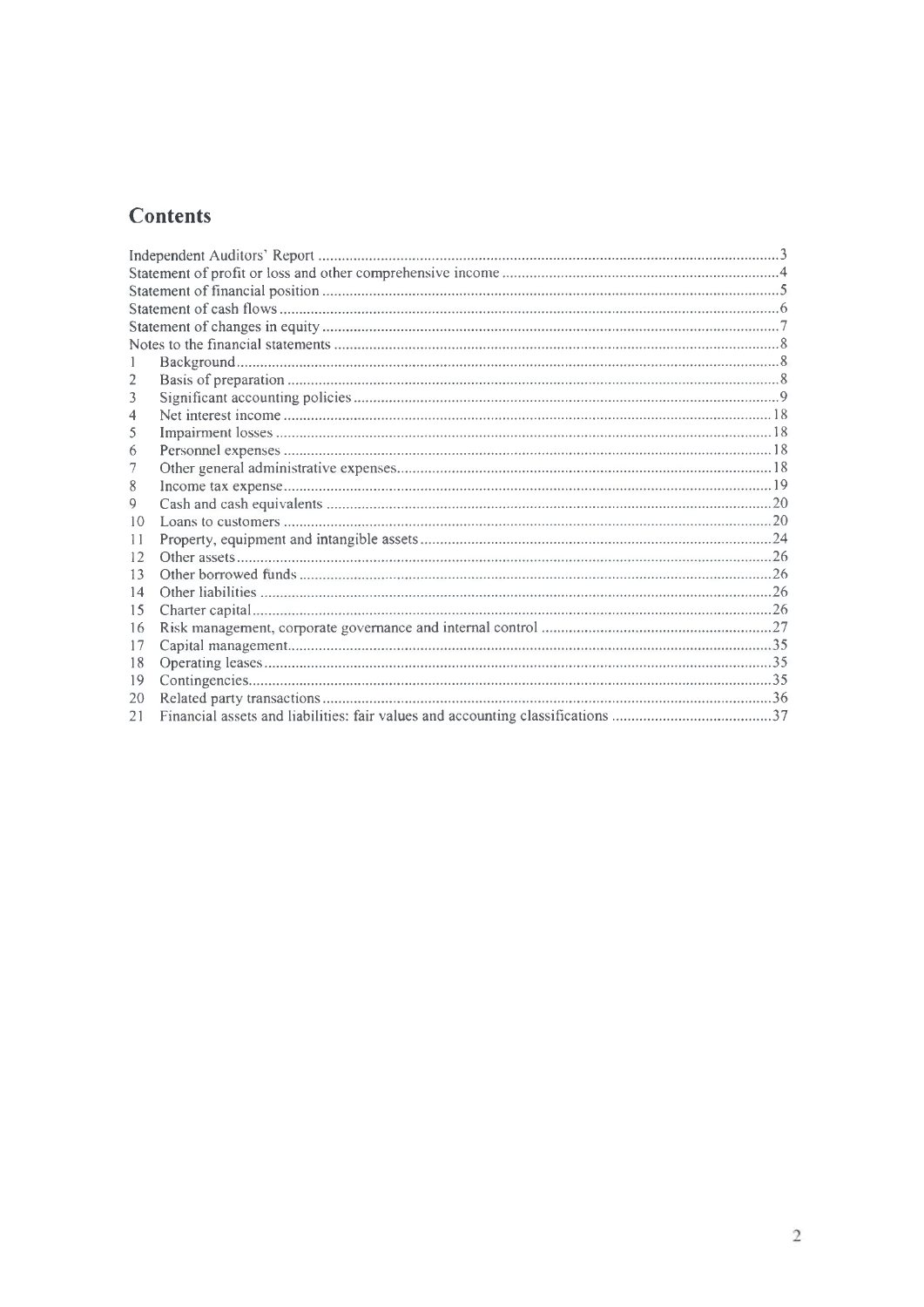

KPMG Azerbaijan Limited Port Baku, South Tower, 12<sup>th</sup> floor 153 Neftchilar Avenue Baku, Azerbaijan AZ1010

Telephone Fax Internet

+994(12)404 8910/11 +994 (12) 404 8914 www.kpmg.az

## Independent Auditors' Report

To the Management of Mol Bulak Non-banking Credit Organization Limited Liability Company

We have audited the accompanying financial statements of Mol Bulak Non-banking Credit Organization Limited Liability Company (the "Company"), which comprise the statement of financial position as at 31 December 2014, and the statements of profit or loss and other comprehensive income, changes in equity and cash flows for the year then ended, and notes, comprising a summary of significant accounting policies and other explanatory information.

#### *Management's Responsibility for the Financial Statements*

Management is responsible for the preparation and fair presentation of these financial statements in accordance with International Financial Reporting Standards, and for such internal control as management determines is necessary to enable the preparation of financial statements that are free from material misstatement, whether due to fraud or error.

## *Auditors ' Responsibility*

Our responsibility is to express an opinion on these financial statements based on our audit. We conducted our audit in accordance with International Standards on Auditing. Those standards require that we comply with ethical requirements and plan and perform the audit to obtain reasonable assurance about whether the financial statements are free from material misstatement.

An audit involves performing procedures to obtain audit evidence about the amounts and disclosures in the financial statements. The procedures selected depend on the auditor's judgment, including the assessment of the risks of material misstatement of the financial statements, whether due to fraud or error. In making those risk assessments, the auditor considers internal control relevant to the entity's preparation and fair presentation of the financial statements in order to design audit procedures that are appropriate in the circumstances, but not for the purpose of expressing an opinion on the effectiveness of the entity's internal control. An audit also includes evaluating the appropriateness of accounting policies used and the reasonableness of accounting estimates made by management, as well as evaluating the overall presentation of the financial statements.

We believe that the audit evidence we have obtained is sufficient and appropriate to provide a basis for our audit opinion.

#### *Opinion*

In our opinion, the financial statements present fairly, in all material respects, the financial position of the Company as at 31 December 2014, and its financial performance and its cash flows for the year then ended in accordance with International Financial Reporting Standards.

KPMG Azerbnijan limitel

28 January 2015 Baku, Republic of Azerbaijan

> *KPMG Azerbaijan Limited, a company incorporated under the Laws of the* .<br>Guernsey, acting through its Representative Office in the Republic of Azerbaijan,<br>a mamber firm of the KPMG network of independent member firms affiliated<br>with KPMG International Cooperative ("KPMG International"), a Swi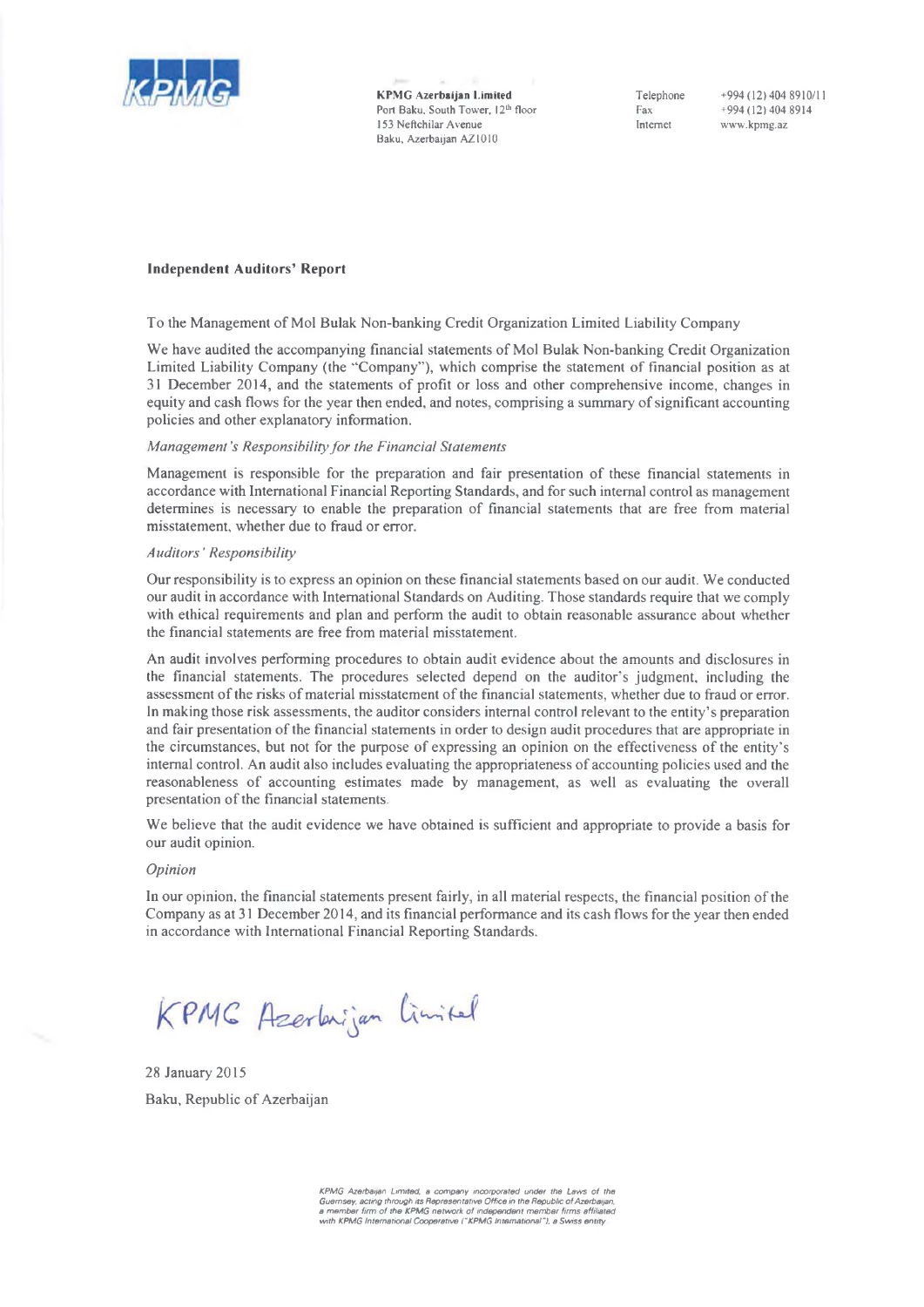## *Mol Bulak NBCO LLC*

Statement of Profit or Loss and Other Comprehensive Income for the year *ended 31 December 2014*

|                                                    |              | 2014           | 2013           |
|----------------------------------------------------|--------------|----------------|----------------|
|                                                    | <b>Notes</b> | <b>AZN'000</b> | <b>AZN'000</b> |
| Interest income                                    | 4            | 9,387          | 7,118          |
| Interest expense                                   | 4            | (1,009)        | (523)          |
| Net interest income                                |              | 8,378          | 6,595          |
| Fee and commission expense                         |              | (134)          | (125)          |
| Net foreign exchange gain (loss)                   |              | 291            | (23)           |
| Other operating income                             |              | 291            | 101            |
| <b>Operating income</b>                            |              | 8,826          | 6,548          |
| Impairment losses                                  | 5            | (638)          | (297)          |
| Personnel expenses                                 | 6            | (3,658)        | (3,028)        |
| Other general administrative expenses              |              | (1,365)        | (1, 382)       |
| Profit before income tax                           |              | 3,165          | 1,841          |
| Income tax expense                                 | 8            | (634)          | (390)          |
| Profit and total comprehensive income for the year |              | 2,531          | 1,451          |

The financial statements as set out on pages 4 to 38 were approved by management on 28 January 2015 and were signed on its behalf by:

Du of the Mr. Eldar Jafarov Director

d

Mr. Hashim Aliyev Finance Manager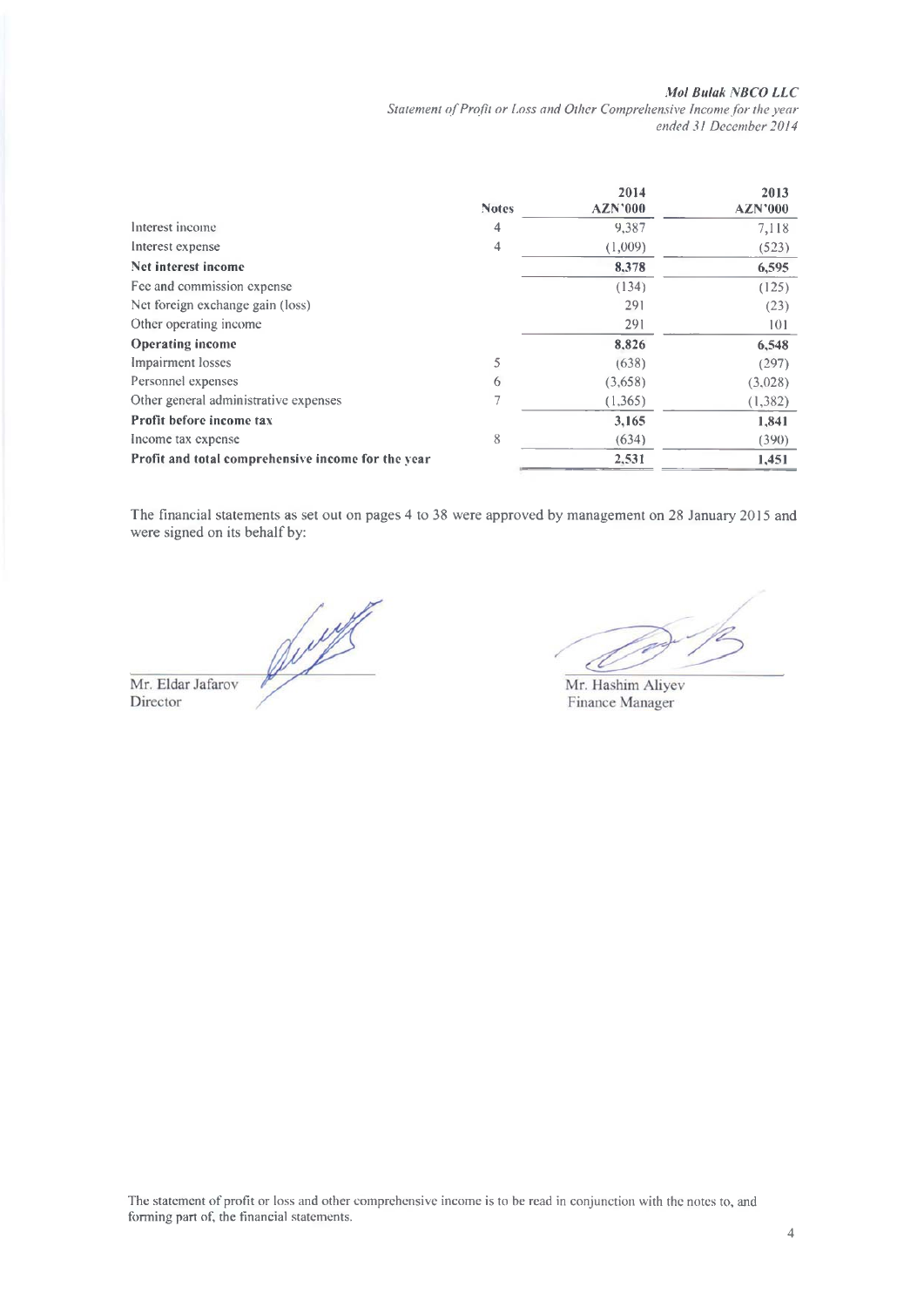|                                           | <b>Notes</b> | 2014<br><b>AZN'000</b> | 2013<br><b>AZN'000</b> |
|-------------------------------------------|--------------|------------------------|------------------------|
| <b>ASSETS</b>                             |              |                        |                        |
| Cash and cash equivalents                 | 9            | 476                    | 1,600                  |
| Loans to customers                        | 10           | 21,013                 | 19,655                 |
| Property, equipment and intangible assets | 11           | 371                    | 407                    |
| Other assets                              | 12           | 48                     | 22                     |
| <b>Total assets</b>                       |              | 21,908                 | 21,684                 |
| <b>LIABILITIES</b>                        |              |                        |                        |
| Other borrowed funds                      | 13           | 6,800                  | 9,030                  |
| Deferred tax liability                    | 8            |                        | 24                     |
| Current tax liability                     |              | 310                    | 261                    |
| Other liabilities                         | 14           | 35                     | 138                    |
| <b>Total liabilities</b>                  |              | 7,146                  | 9,453                  |
| <b>EQUITY</b>                             |              |                        |                        |
| Charter capital                           | 15           | 10,408                 | 10,408                 |
| Other capital contribution                |              | 11                     | 11                     |
| Retained earnings                         |              | 4,343                  | 1,812                  |
| <b>Total equity</b>                       |              | 14,762                 | 12,231                 |
| <b>Total liabilities and equity</b>       |              | 21,908                 | 21,684                 |

Mr. Eldar Jafarow (

1

Mr. Hashim Aliyev Finance Manager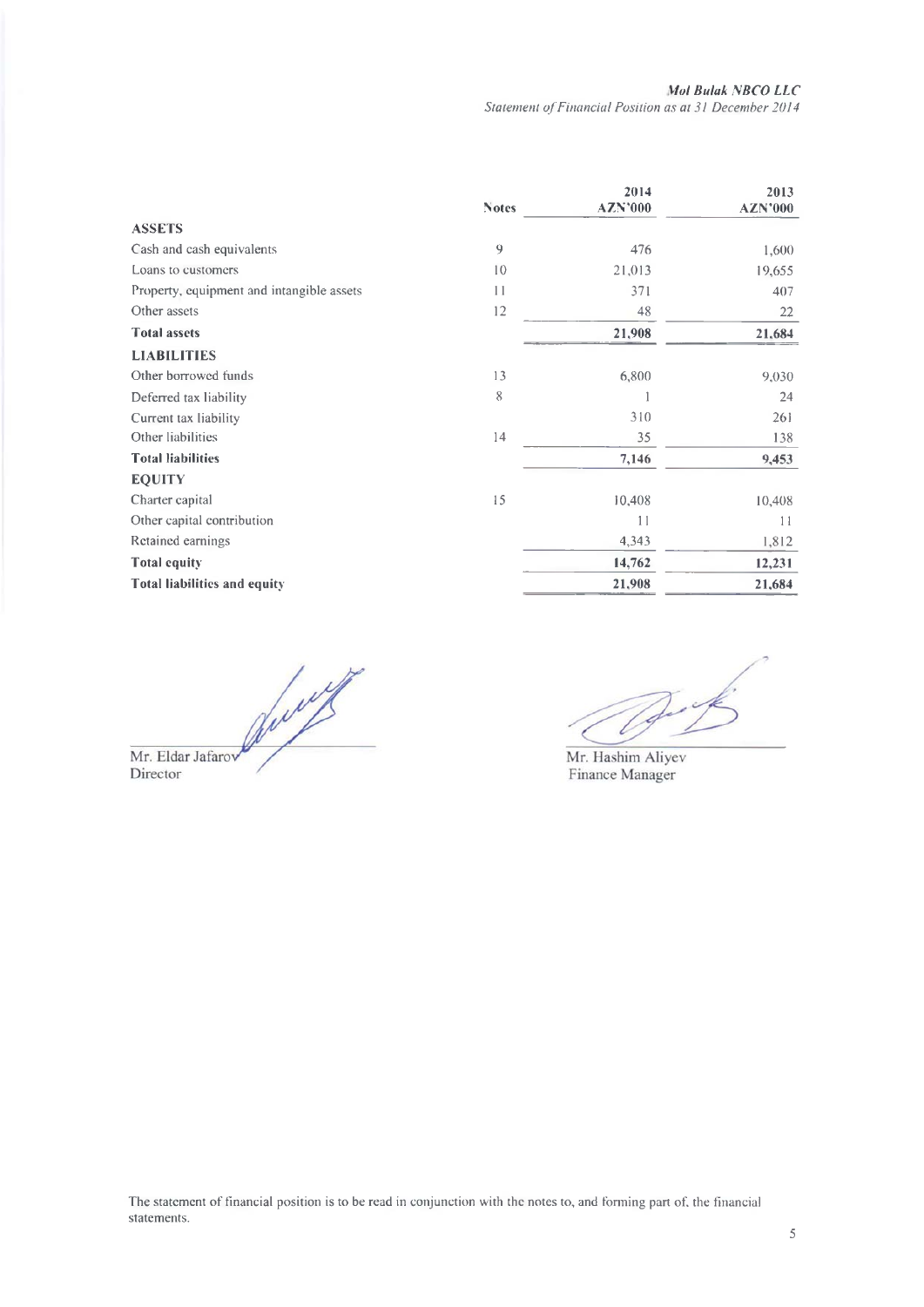|                                                                   | <b>Notes</b> | 2014<br><b>AZN'000</b> | 2013<br><b>AZN'000</b> |
|-------------------------------------------------------------------|--------------|------------------------|------------------------|
| <b>CASH FLOWS FROM OPERATING ACTIVITIES</b>                       |              |                        |                        |
| Interest receipts                                                 |              | 9.346                  | 7,045                  |
| Interest payments                                                 |              | (971)                  | (268)                  |
| Fee and comission payments                                        |              | (134)                  | (125)                  |
| Other income receipts                                             |              | 277                    | 101                    |
| Personal expenses payments                                        |              | (3,658)                | (3,028)                |
| Other general administrative expenses payments                    |              | (1,238)                | (1,263)                |
| (Increase) decrease in operating assets                           |              |                        |                        |
| Loans to customers                                                |              | (1.955)                | (8, 267)               |
| Other assets                                                      |              | (26)                   | 16                     |
| (Decrease) increase in operating liabilities                      |              |                        |                        |
| Other liabilities                                                 |              | (103)                  | 4                      |
| Net cash provided by (used in) operating activities before income |              |                        |                        |
| tax paid                                                          |              | 1,538                  | (5,785)                |
| Income tax paid                                                   |              | (608)                  | (167)                  |
| Cash flows from (used in) operating activities                    |              | 930                    | (5,952)                |
| <b>CASH FLOWS FROM INVESTING ACTIVITIES</b>                       |              |                        |                        |
| Sales of property and equipment and intangible assets             |              | 45                     |                        |
| Purchases of property and equipment and intangible assets         |              | (122)                  | (179)                  |
| Cash flows used in investing activities                           |              | (77)                   | (179)                  |
| <b>CASH FLOWS FROM FINANCING ACTIVITIES</b>                       |              |                        |                        |
| Proceeds from other borrowed funds                                |              |                        | 6,714                  |
| Repayment of other borrowed funds                                 |              | (1, 977)               |                        |
| Repayment of debt securities issued                               |              |                        | (300)                  |
| Cash flows (used in) from financing activities                    |              | (1, 977)               | 6,414                  |
| Net (decrease) increase in cash and cash equivalents              |              | (1, 124)               | 283                    |
| Effect of changes in exchange rates on cash and cash equivalents  |              |                        | (23)                   |
| Cash and cash equivalents as at the beginning of the year         |              | 1,600                  | 1,340                  |
| Cash and cash equivalents as at the end of the year               | 9            | 476                    | 1,600                  |

Jury Mr. Eldar Jafarov

Director

To

Mr. Hashim Aliyev Finance Manager